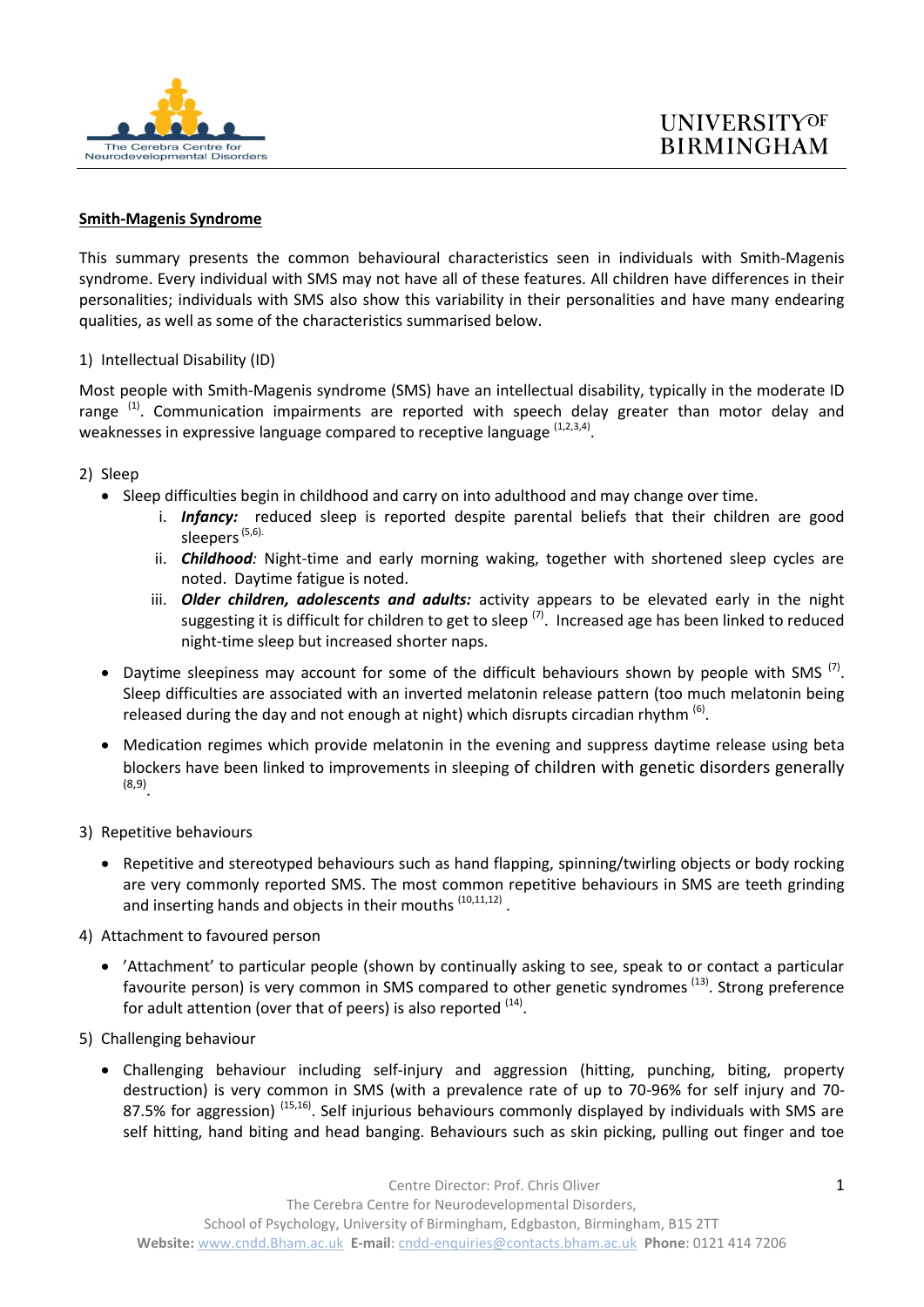nails (onychotillomania) and insertion of objects into bodily orifices (polyembolokoilamania) have also been reported  $(10, 12, 15, 16)$ . These behaviours can serve multiple communicative functions  $(17)$ .

- 6) Causes of challenging behaviour
	- Challenging behaviour is more likely to be motivated by access to social attention than in other syndromes. Given the increased motivation for interaction with adults, negative behavioural responses may be shown if attention is withdrawn or directed toward others.
	- Those with SMS are also more likely to display behaviours related to physical discomfort and pain <sup>(15)</sup> *see health conditions section below*.

## 7) Impulsivity

- Impulsivity is more common in SMS than in others with ID without this syndrome and when compared to a range of other syndromes <sup>(18)</sup>. Caregiver accounts suggest that impulsive behaviour may be related to problems waiting for things (e.g. something the person wants or waiting their turn) (Clarke & Boer, 1998). Dykens and colleagues <sup>(13,19)</sup> found that impulsivity was reported by caregivers in 80-86% of individuals with SMS.
- 8) Emotional and behavioural dysregulation
	- Research suggests that impulsivity may be related to difficulties delaying gratification (i.e. waiting for rewards) and that waiting in this situation can be emotionally aversive <sup>(20, 21)</sup>. Emotional control may be impaired in SMS (suggested by reports of emotional lability  $(10)$ ), thus there may be problems controlling emotional responses to delay resulting in temper outbursts.
	- Sloneem and colleagues  $(22)$  found that impulsivity was strongly associated with the severity of challenging behaviour (aggression). This supports the possible association between reports of 'explosive' temper outbursts in SMS and the impulsivity that is shown  $(22)$ .
- 9) Strengths
	- A number of positive features have also been attributed to those with SMS, including an "endearing" and affectionate personality and a strong sense of humour <sup>(23,24)</sup>.
	- Individuals with SMS have been found to have strengths in long-term memory, computer skills, perceptual skills and socialisation <sup>(15, 12)</sup>.
- 10) Health conditions
	- There are a number of health conditions, including vision and hearing problems that are associated with SMS. Information about these can be found on the following websites:
		- i. Smith Magenis Foundation: <http://www.smith-magenis.co.uk/index.php/health>
		- ii. Parents and Researchers Interested in Smith-Magenis Syndrome: [http://www.prisms.org/us/living](http://www.prisms.org/us/living-with-sms/medical-management-guidelines)[with-sms/medical-management-guidelines](http://www.prisms.org/us/living-with-sms/medical-management-guidelines)
		- iii. National Center for Biotechnology Information[: http://www.ncbi.nlm.nih.gov/books/NBK1310/](http://www.ncbi.nlm.nih.gov/books/NBK1310/)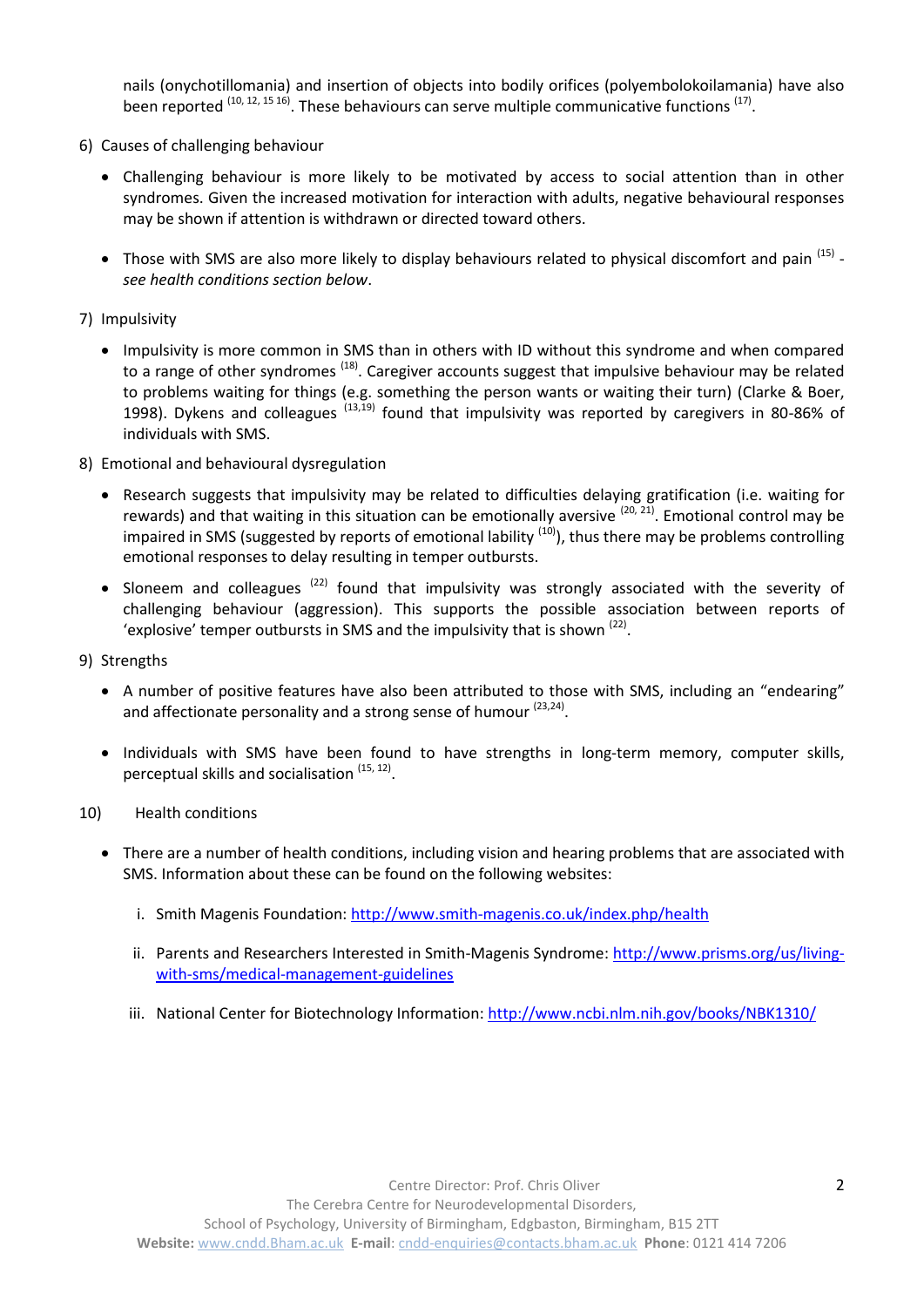## **References**

1

- <sup>1</sup> Greenberg, F., Lewis, R. A., Potocki, L., Glaze, D., Parke, J., & Lupski, J. R. (1996). Multidisciplinary clinical study of Smith-Magenis syndrome (deletion 17p.11.2). *American Journal of Medical Genetics*, *62*, 247–254.
- $^2$  Chen, K. S., Potocki, L., & Lupski, J. R. (1996). The Smith–Magenis syndrome [del (17) p.11.2]: clinical review and molecular advances. *Mental Retardation and Developmental Disability Research Review*, *2*, 122–129.
- 3 Crumley, F. (1998). Smith–Magenis syndrome. *Journal of American Academy. Child and Adolescent Psychiatry*, *37*, 11.
- <sup>4</sup> Sarimski, K. (2004). Communicative competence and behavioural phenotype in children with Smith-Magenis syndrome. *Genetic counselling, 15*, 347-355.
- <sup>5</sup> Duncan, W.C., Gropman, A., Morse, R.S., Krasnewich, D., & Smith, A.C.M. (2003). Good babies sleeping poorly: Insufficient sleep in infants with Smith-Magenis syndrome. *American Journal of Human Genetics, 73*, A896.
- 6 Gropman, A. L., Duncan, W. C., & Smith, A. C. (2006). Neurologic and developmental features of the Smith–Magenis syndrome (del 17p.11.2). *Pediatric Neurology*, *34*, 337–350.
- <sup>7</sup> Gropman, A. L., Elsea, S., Duncan, W. C., & Smith, A. C.M. (2007). New developments in Smith–Magenis syndrome (del 17p.11.2). *Current Opinion in Neurology*, *20*, 125–134.
- <sup>8</sup> Turk, J. (2003). Melatonin supplementation for severe and intractable sleep disturbance in young people with genetically determined developmental disabilities: short review and commentary. *Journal of Medical Genetics*, *40*, 793-796.
- 9 De Leersnyder H., de Blois M., Vekemans M., Sidi D., Villain E., Kindermans C., Munnich A. (2001b). Beta (1)-adrenergic antagonists improve sleep and behavioural disturbances in a circadian disorder, Smith-Magenis syndrome. Journal of Medical Genetics, 38, 586–590.
- <sup>10</sup> Dykens, E. M., & Smith, A. C. (1998). Distinctiveness and correlates of maladaptive behaviour in children and adolescents with Smith–Magenis syndrome. *Journal of Intellectual Disability Research*, *42*(6), 481–489.
- $11$  Hildebrand, H.L., & Smith, A.C.M, (2012). Analysis of the Sensory Profile in Children with Smith-Magenis Syndrome. *Physical & Occupation Therapy in Pediatrics, 32 (1),* 48-65.
- $12$  Martin, S. C., Wolters, P. L., & Smith, A. C.M. (2006). Adaptive and maladaptive behavior in children with Smith– Magenis syndrome. *Journal of Autism and Developmental Disorders*, *36*, 541–552.
- <sup>13</sup> Moss, J., Oliver, C., Arron, K., Burbidge, C., & Berg, K. (2009). The prevalence and phenomenology of repetitive behavior in genetic syndromes. *Journal of Autism and Developmental Disorders*, *39*(10), 572–588.
- $14$  Wilde, L., Silva, D., & Oliver, C., (2013). The nature of social preference and interactions in Smith-Magenis syndrome. *Research in Developmental Disabilities, 34*, 4355-4365.
- $15$  Dykens, E. M., Finucane, B. M., & Gayley, C. (1997). Brief report: cognitive and behavioural profiles in persons with Smith–Magenis syndrome. *Journal of Autism and Developmental Disorders*, *27*, 203–211.
- $16$  Arron, K., Oliver, C., Berg, K., Moss, J., & Burbidge, C., (2011). Delineation of behavioural phenotypes in genetic syndromes: Prevalence, phenomenology and correlates of self-injurious and aggressive behaviour. *Journal of Intellectual Disability Research, 55,* 109-120.
- $17$  Langthorne, P., & McGill, P., (2012). An indirect examination of the function of problem behaviour associated with Fragile X Syndrome and Smith-Magenis Syndrome. *Journal of Autism and Developmental Disorders, 42 (2),* 201- 209.